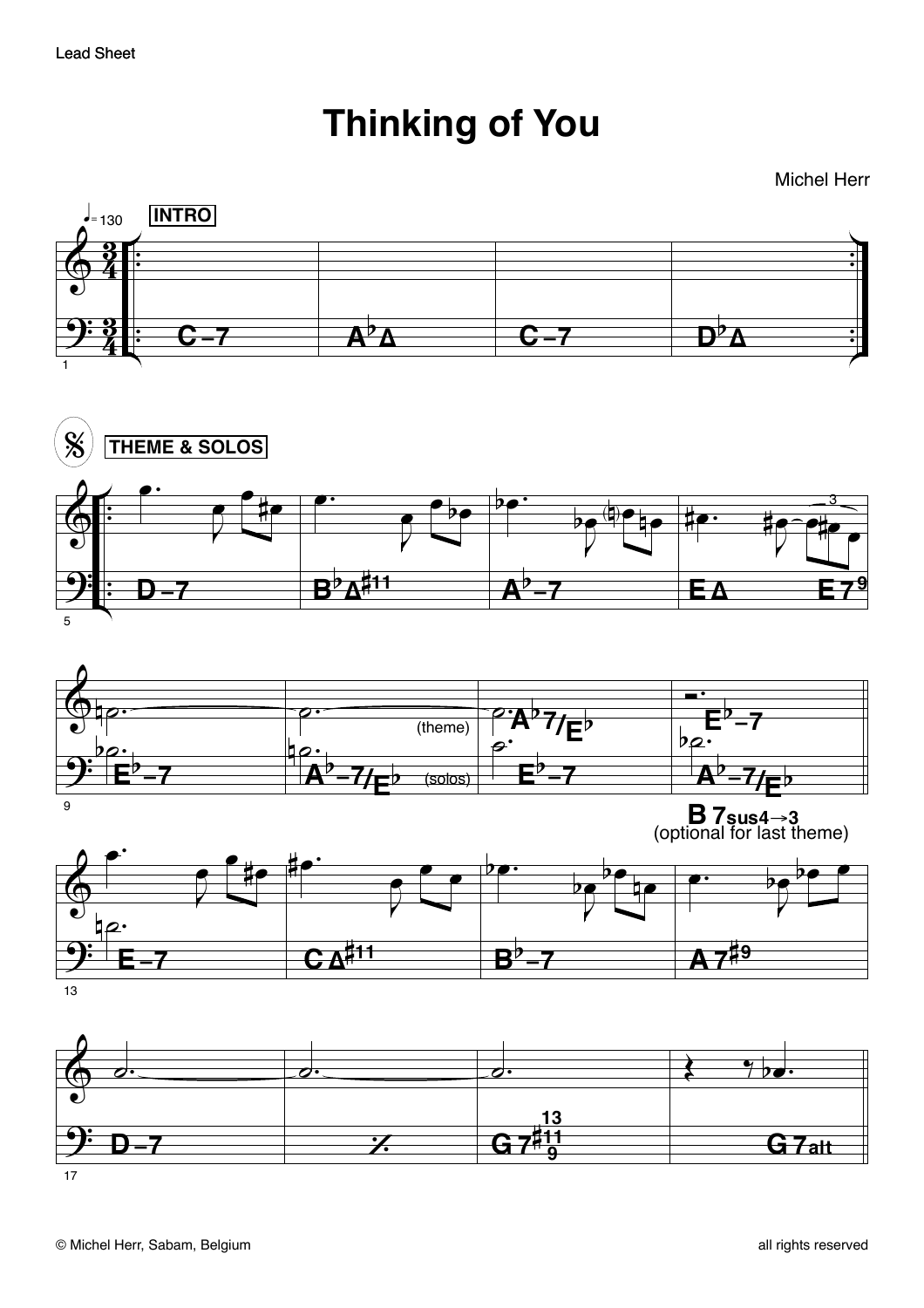

© Michel Herr, Sabam, Belgium **- 2 -**

D.S. al Coda<br>all rights reserved